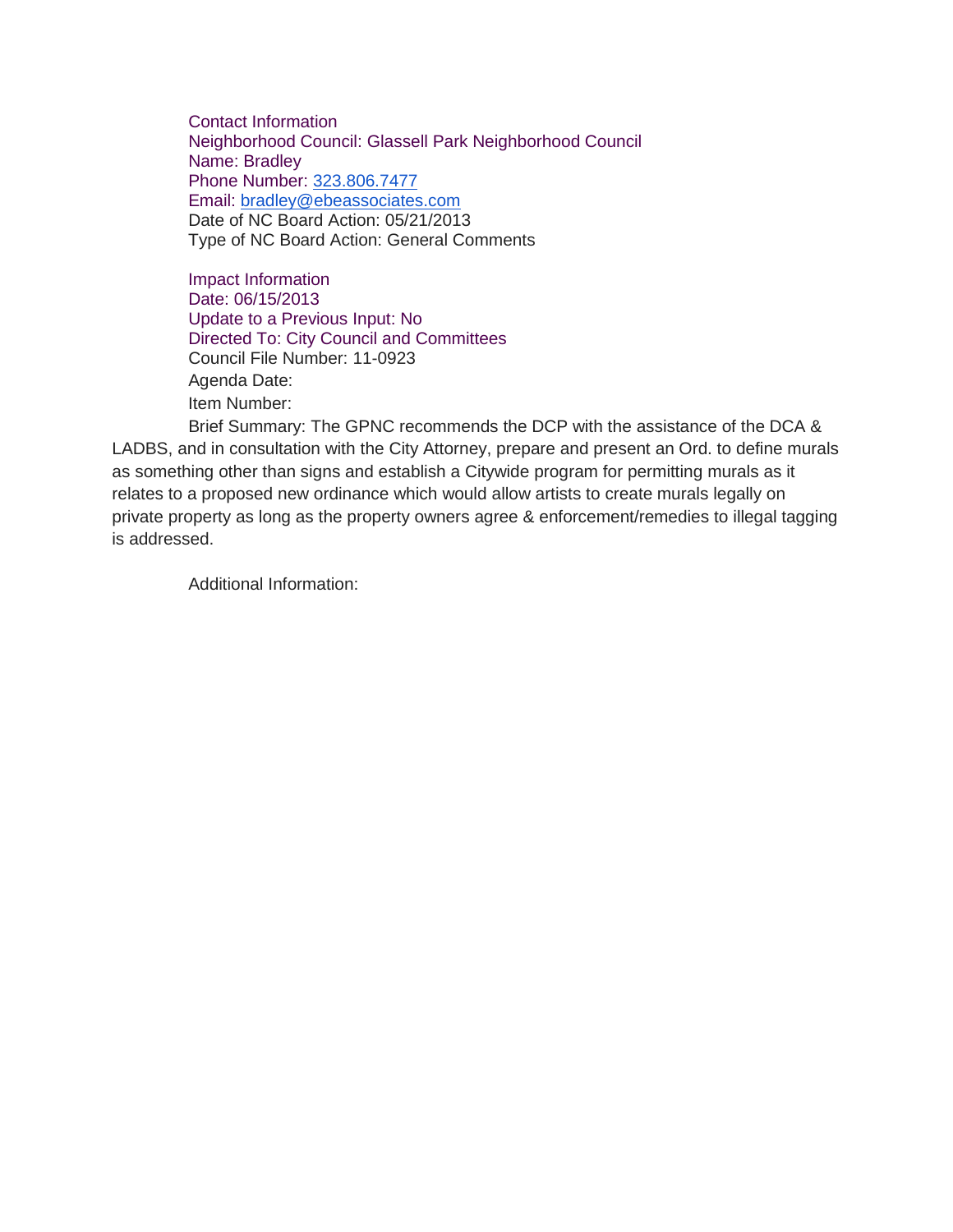

neighborhood council io del vecindario de alassell park

Our Voice to the City

**GLASSELL PARK NEIGHBORHOOD COUNCIL OFFICERS** 

> **RUBY DeVERA CHAIRPERSON**

BALTAZAR VEGA VICE CHAIRPERSON

**GLADYS PINTO-MUÑOZ SECRETARY** 

> **CHANNA GRACE** TREASURER

**MICHAEL DIVIC** MEMBER-AT-LARGE

# **CITY OF LOS ANGELES**

**CALIFORNIA** 



MAYOR

GLASSELL PARK NEIGHBORHOOD COUNCIL **GENERAL COMMUNITY STAKEHOLDERS MEETING MINUTES Tuesday**, May 21, 2013 Glassell Park Community & Senior Center 3750 N. Verdugo Road

Los Angeles, CA 90065

#### **GLASSELL PARK NEIGHBORHOOD COUNCIL**

3750 N. Verdugo Road Los Angeles, CA 90065 (323) 256-4762 or 256-GPNC GPNC41@sbcglobal.net [www.glassellparknc.org](http://www.glassellparknc.org/)

(LIST OF BOARD MEMBERS) BRADLEY - AREA 1 MAGGIE DARETT-QUIROZ - AREA 2 CRYSTAL-LYNNE OROZCO - AREA 3 MAGGIE LOPEZ-ROBLES - AREA 4 ARLENE SANTOS - AREA 5 MARTIN GREGORI - AREA 6 GLADYS PINTO MUÑOZ - AREA 7 CHANNA GRACE - BUS. REP RUBY DeVERA – BUS. REP VACANT. - BUS. REP VACANT- ORG. REP PAUL BLANCO – ORG.. REP BALTAZAR VEGA – EDUC. REP LUIS 'ART' CAMARILLO – FAITH-BASED MICHAEL DIVIC – AT LARGE.REP

(Approved Minutes ON: 6/ 18 /2013)

## *(11) Total Board members seated*

- 1. Crystal-Lynn Orozco
- 2. Channa Grace (Left at 8:48 pm)
- 4. Bradley
- 5. Ruby De Vera
- 6. Baltazar Vega
- 7. Art Camarillo
- 8. Maggie Lopez-Robles
- 9. Maggie Darett-Quiroz (Left at 8:25pm)
- 10. Arlene Santos (Left at 8:47)
- 11. Gladys Pinto Munoz (Arrived at 8:04pm; Left at 8:14pm)

## ~MINUTES MAY NOT REFLECT THE CHRONOLOGICAL ORDER OF ACTIONS~

Welcome Introductions (7:08 p.m.)

Acceptance/Review of GPNC GCS Mtg. Min. for May 7, 2013 special meeting minutes & April 16, 2013 minutes (if provided) Channa Grace – Request to track when board members arrive late/leave early in minutes.

Balatazar Vega – Include the vote for the approval of funding for ECALS drumline (10-0-0)

Arlene Santos – List as Area 5 Representative.

Maggie Darett-Quiroz –Correct spelling of name.

**Bradley makes a motion to approve the minutes from the May 7, 2013 special meeting minutes as amended. Seconded by Art Camarillo**.

**Vote Taken:** 8 in favor **0** opposed 1 abstention  **Motion Passes** 

**Bradley makes a motion to approve the minutes from the April 16, 2013 meeting minutes as amended. Seconded by Arlene Santos**.

| <b>Vote Taken:</b>   | <b>9</b> in favor | $\theta$ opposed | <b>0</b> abstention |
|----------------------|-------------------|------------------|---------------------|
| <b>Motion Passes</b> |                   |                  |                     |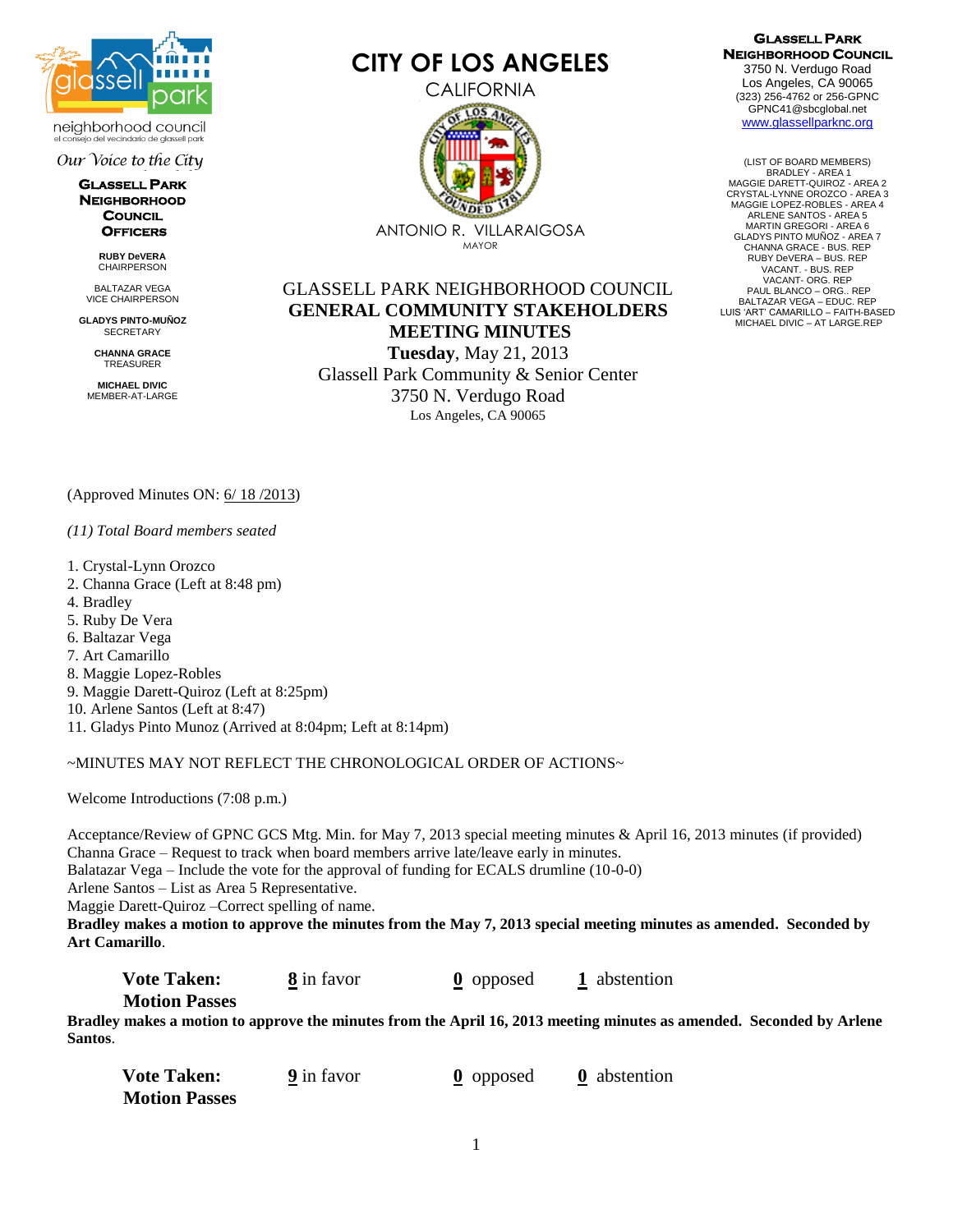Official Public Comment (Non- Agenda Items) (2 Min. Max)

**Adam Mezquita** – Rise in theft related crime and graffiti in the area. Community alert for attempted child abduction. Youth and Family Basketball game on June 29 at the USC Galen Center. LAPD vs. LAFD. Public is welcome.

**4. Board Member Comment** (Non-Agenda Items) (2 Min. Max) ~

**Channa Grace –** June 13 Ground Blessing. Financing was closed for project on Eagle Rock Boulevard for Disabled Veterans & Homeless. Production will begin in June.

**Maggie Darett-Quiroz** – Ceremony for Avenue 31 for added light signal. Adding 4 new benches in the Glassell Park area.

**Bradley** – Request to take funding items out of order after treasurer's report.

**Jesse Medina** – Would like to Thank Channa for stepping up as treasurer. Everyone on the board should share responsibilities. GPIA hosted Planning Department Outreach on General Plan Structure. Discussed bicycles transit and pedestrian plans for the Northeast. Visit Planning.lacity.org. Still requesting help for the Glassell Park Neighborhood Council twitter account.

### **5. Neighborhood Council Board Business**

**a. Instruct Board Member to Comply with LA City Ethics and Open Government Baltazar – Arlene, Maggie Lopez-Robles and Art Camarillo have not completed training. Arlene Santos –** Sent certificate today. **Maggie Lopez – Robles –** I completed it a long time ago.

**b. Elect Lazaro Aguero as new Business Representative Ruby De Vera makes a motion to elect Lazaro Aguero as new Business Representative.** 

| <b>Vote Taken:</b>   | 8 in favor | <b>0</b> opposed | 1 abstention |
|----------------------|------------|------------------|--------------|
| <b>Motion Passes</b> |            |                  |              |

**c. Accept Nominations of Alternate Representatives as per "GPNC Standing Rules."** *~Item Tabled*

**d. Submit Community Impact Statement** *~Item Tabled*

#### **e. Motion/Resolution to approve up to \$350 for "Electronic Time Clock" for Board Meetings.** *~Item Tabled*

## **f. St. Bernard's 2nd Annual Field Day**

**Bradley –** Request was made by St. Bernard's School for their 2nd annual Field Day. They requested the Recs and Parks to use 9a – 12p. They were initially approved but Rec & Park require funds from the school in order to use the park for the requested time. Council office was not pleased that the school was being charged and asked to be put on the agenda for up to \$800. We should support our local schools.

**Bradley makes a motion to approve up to \$800 for St.** Bernard's 2<sup>nd</sup> Annual Field Day. Seconded by Maggie Darett-Quiroz.

| <b>Vote Taken:</b>   | 10 in favor | $\theta$ opposed | <b>0</b> abstention |
|----------------------|-------------|------------------|---------------------|
| <b>Motion Passes</b> |             |                  |                     |

**g. Up to \$1,290 for Barbeque for GPNC public events**

**Bradley –** This is not our grill it is the community's. It can be borrowed as long as it's logged in/out. We would like to keep this in our arsenal for all community events including block parties.

**Channa Grace makes a motion to approve up to \$1,290 for Barbeque, seconded by Crystal-Lynn Orozco.**

| <b>Vote Taken:</b>   | <b>9</b> in favor | $\theta$ opposed | <b>0</b> abstention |
|----------------------|-------------------|------------------|---------------------|
| <b>Motion Passes</b> |                   |                  |                     |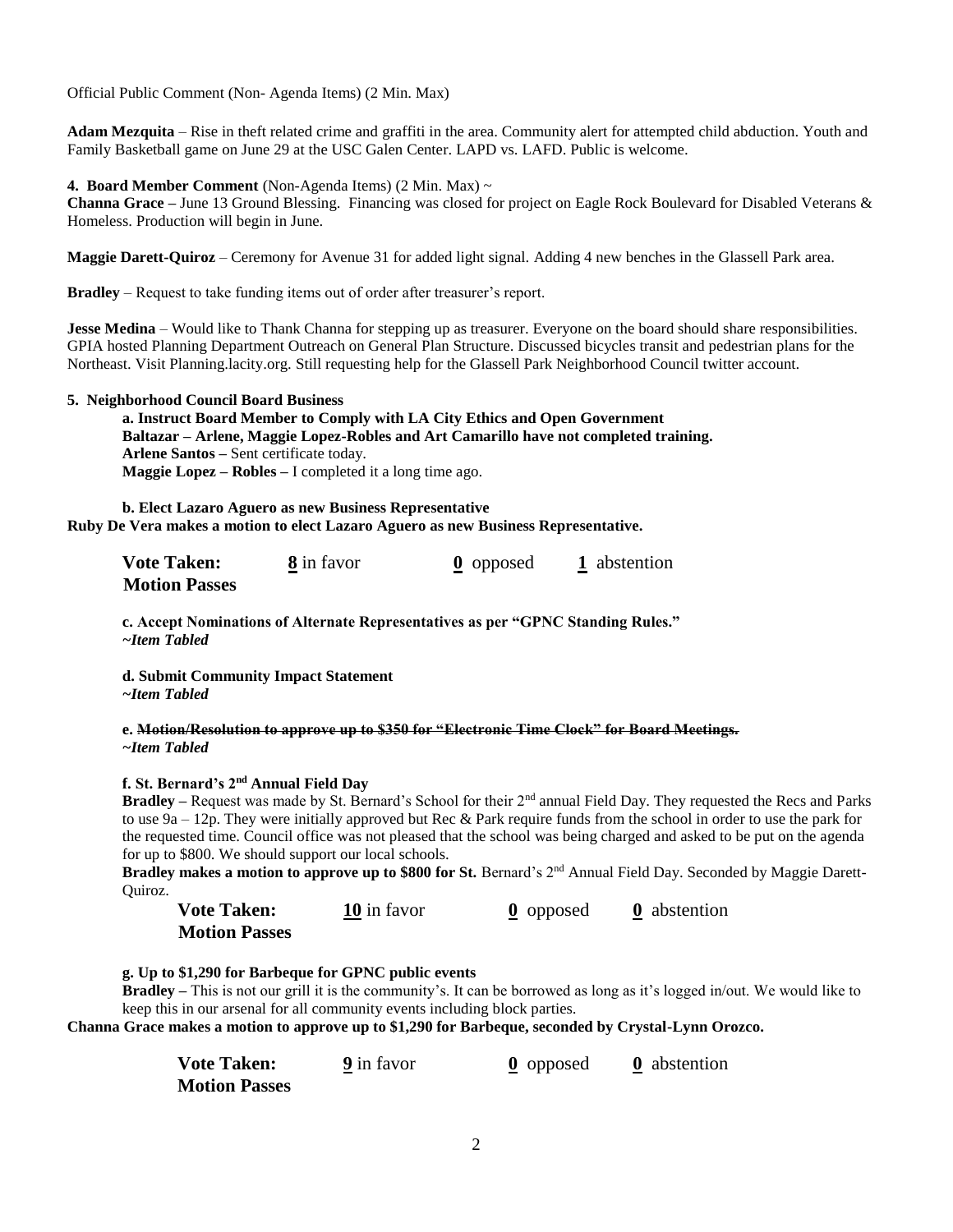**h. Neighborhood Council Alliance Update** *~Item Tabled*

**i. Glassell Park Garden Plot Update** *~Item Tabled*

**j. Mayor's Budget** *~Item Tabled*

**6. Report and Recommendations from Treasurer,** (Channa Grace)

## **a - f. Fiscal Year Budget for 1st, 2nd, 3rd Quarter Budget**

**Channa Grace** – All of the Demand Warrants were completed and submitted. Don't have an exact number of what's remaining but it is somewhere between \$6,000 - \$7,000. Can only use \$4,625 on P-card unless we submit a waiver. Suggest that we no longer accept funding applications unless they are complete.

**Bradley** *–* There may be about \$2,500 - \$3,000 that the city will take back. DONE made some exceptions for us. Working with funding manager to get some of these taken care of before the June 14 deadline.

**Bradley made a motion to approve items d-f of item 6. Seconded by Art Camarillo.** 

| <b>Vote Taken:</b>   | <b>7</b> in favor | $\theta$ opposed | 2 abstention |
|----------------------|-------------------|------------------|--------------|
| <b>Motion Passes</b> |                   |                  |              |

 **g. Fiscal Year Funding Draft 2013-2014**

**Maggie Darett-Quiroz makes a motion to approve Draft 2013 – 2014 Fiscal Year Funding subject to modifications. Seconded by Maggie Lopez-Robles.** 

| <b>Vote Taken:</b>   | <b>9</b> in favor | $\theta$ opposed | <b>0</b> abstention |
|----------------------|-------------------|------------------|---------------------|
| <b>Motion Passes</b> |                   |                  |                     |

**7.** 

**b.**

**1). Devine Feline –** Stage of the Arts is a sponsoring non-profit of Devine Feline. Devine Feline offers meditation, crafts, arts and gardening. Program has been around for 30 year and offers a zero waste policy and green stage initiative. Promoting within different neighborhood councils and cultural events. Project is healthy for mind, body and the community. Proposed budget for the zero waste and green initiative provided in application.

**Channa Grace –** The application is not complete.

**Devine Feline –** Received guidance directly from DONE regarding the application process.

**Bradley –** There are some inconsistencies we need to clear up. We need to put this through Grants & Funding.

**Representative –** I find it very disrespectful that one of your board members (Maggie Darett-Quiroz) walked out after she made a derogatory comment as she was leaving. It was very inappropriate and as a former board member myself that is a violation of the code of conduct that we all signed.

**Bradley –** I will follow up with you regarding this request.

## **8. Committee/Ad Hoc Committee Reports/Updates a. Economic Development and Land Use Committee Updates 1). DIR-2013-147-PUB-CDO-CLQ-SPR – 3353 W. San Fernando Rd. – Naseef Eskander** –

**2). DR-2013-508-CDO - 3510 – 3514 North Fletcher Drive –** Bureau of Engineering is asking for a cut out for street widening. We voted not to support the street widening for several reasons. Looking for a letter of support to take to the Bureau of Engineering.

**Bradley makes a motion to write letter of support Land of Economic Use Committee, seconded by Art Camarillo.**

**Vote Taken:** 8 in favor **0** opposed **0** abstention  **Motion Passes** 

**3). TT-62880 & CPC-20054589-ZC-ZV-ZAA-SPR - 3901 Eagle Rock Boulevard –** Ran into problem with Bureau of Engineering regarding sewer line. Doesn't know if it's a city sewer line or Caltrans sewer line. Hope to start construction in July.